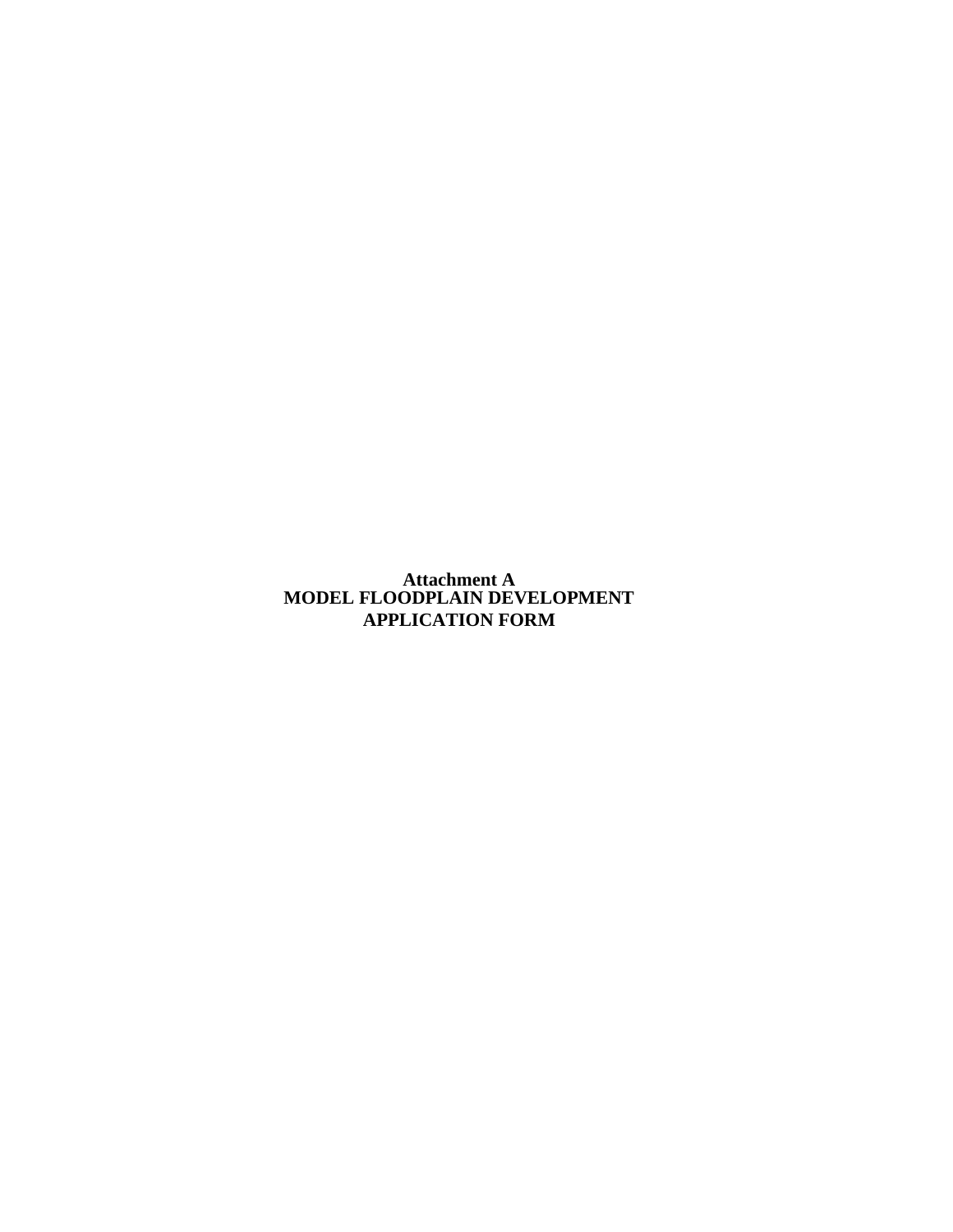# **FLOODPLAIN DEVELOPMENT PERMIT APPLICATION**

This form is to be filled out in duplicate.

### **SECTION 1: GENERAL PROVISIONS** (**APPLICANT** to read and sign):

- 1. No work may start until a permit is issued.
- 2. The permit may be revoked if any false statements are made herein.
- 3. If revoked, all work must cease until permit is re-issued.
- 4. Development shall not be used or occupied until a Certificate of Compliance is issued.
- 5. The permit is invalid if no work is commenced within six months of issuance, and expires 2 years from date of issuance.
- 6. Applicant is hereby informed that other permits may be required to fulfill local, state and federal regulatory requirements.
- 7. Applicant hereby gives consent to the Local Administrator or his/her representative to make reasonable inspections required to verify compliance.
- 8. I, THE APPLICANT, CERTIFY THAT ALL STATEMENTS HEREIN AND IN ATTACHMENTS TO THIS APPLICATION ARE, TO THE BEST OF MY KNOWLEDGE, TRUE AND ACCURATE.

(APPLICANT'S SIGNATURE)<br>
DATE

#### **SECTION 2: PROPOSED DEVELOPMENT** (To be completed by **APPLICANT)**

| <b>NAME</b>      | <b>ADDRESS</b> | <b>TELEPHONE</b> |
|------------------|----------------|------------------|
| <b>APPLICANT</b> |                |                  |
|                  |                |                  |
| <b>BUILDER</b>   |                |                  |
| <b>ENGINEER</b>  |                |                  |

#### PROJECT LOCATION:

To avoid delay in processing the application, please provide enough information to easily identify the project location. Provide the street address, lot number or legal description (attach) and, outside urban areas, the distance to the nearest intersecting road or well-known landmark. A map attached to this application, and a sketch showing the project layout would be helpful.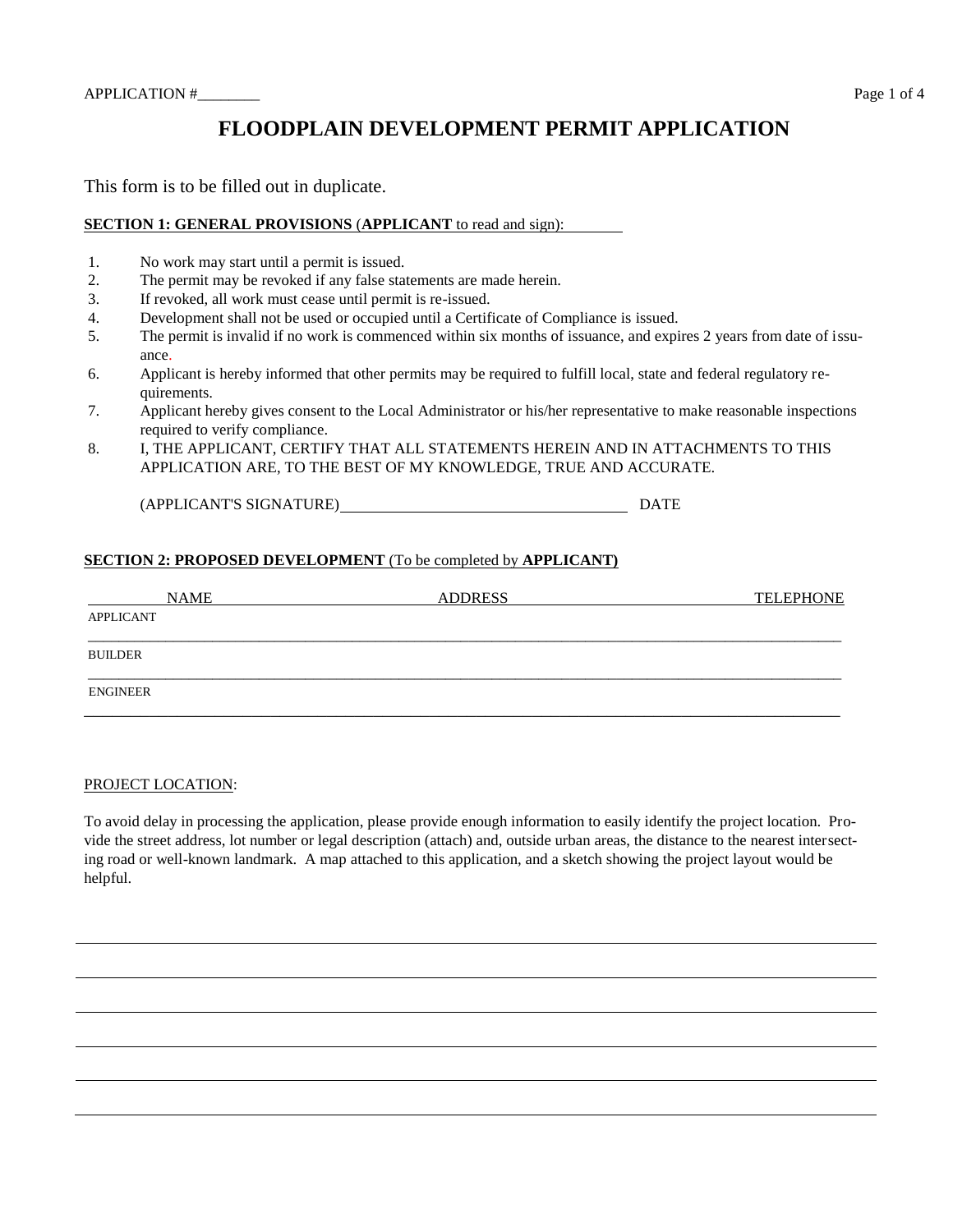APPLICATION # PAGE 2 of 4

DESCRIPTION OF WORK (Check all applicable boxes):

#### A. STRUCTURAL DEVELOPMENT

#### ACTIVITY STRUCTURE TYPE

- O New Structure O Residential (1-4 Family)
- 
- O Addition O Residential (More than 4 Family)
- O Alteration O Non-residential (Floodproofing? G Yes)
- O Relocation O Combined Use (Residential & Commercial)
- O Demolition O Manufactured (Mobile) Home
- O Replacement (In Manufactured Home Park? O Yes O No)

ESTIMATED COST OF PROJECT \$\_\_\_\_\_\_\_\_\_\_\_\_\_\_\_\_\_

#### B. OTHER DEVELOPMENT ACTIVITIES:

- O Fill O Mining O Drilling O Grading
- O Excavation (Except for Structural Development Checked Above)
- O Watercourse Alteration (Including Dredging and Channel Modifications)
- O Drainage Improvements (Including Culvert Work), Stormwater Control Structures or Ponds
- O Road, Street or Bridge Construction
- O Subdivision (New or Expansion)
- O Individual Water or Sewer System
- $\circ$  Other (Please Specify)

After completing SECTION 2, APPLICANT should submit form to Local Administrator for review.

#### **SECTION 3: FLOODPLAIN DETERMINATION** (To be completed by **LOCAL ADMINISTRATOR)**

The proposed development is located on FIRM Panel No. \_\_\_\_\_\_\_\_\_\_\_\_\_\_, Dated\_\_\_\_\_\_\_\_\_\_\_\_\_.

The Proposed Development:

- O The proposed development is reasonably safe from flooding. Entire property is in Zone B, C or X.
- O The proposed development is in adjacent to a flood prone area. 100-Year flood elevation at the site is: Ft. G NGVD 1929/ G NAVD 1988 (MSL) G Unavailable
- O See Section 4 for additional instructions for development that is or may be in a flood prone area.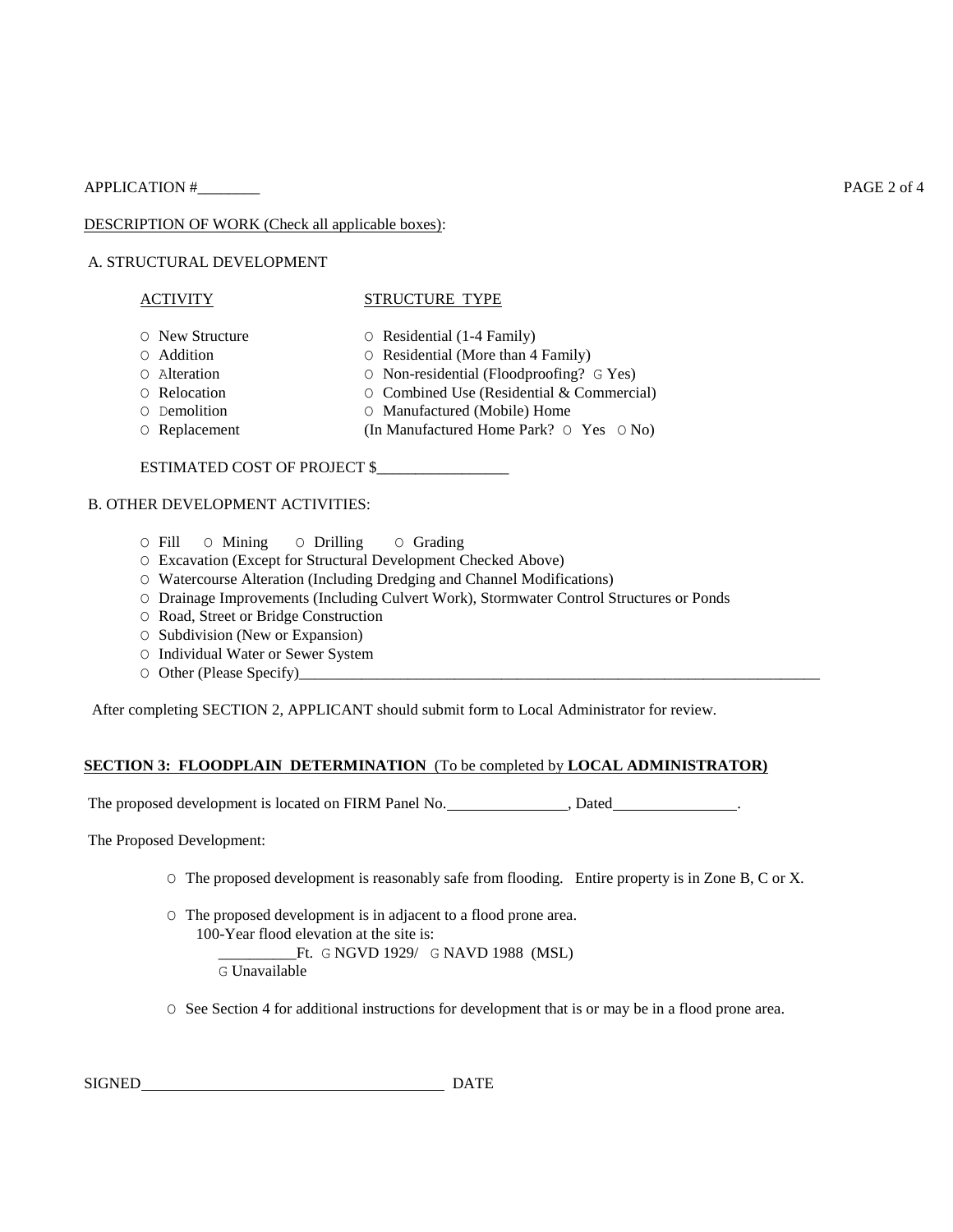#### **SECTION 4: ADDITIONAL INFORMATION REQUIRED** (To be completed by **LOCAL ADMINISTRATOR**)

The applicant must submit the documents checked below before the application can be processed:

- O A site plan showing the location of all existing structures, water bodies, adjacent roads, lot dimensions and proposed development.
- O Development plans and specifications, drawn to scale, including where applicable: details for anchoring structures, proposed elevation of lowest floor (including basement), types of water resistant materials used below the first floor, details of floodproofing of utilities located below the first floor, details of enclosures below the first floor, openings in foundation for entry and exit of floodwaters. Other
- O Elevation Certificate
- O Subdivision or other development plans (If the subdivision or other development exceeds 50 lots or 5 acres, whichever is the lesser, the applicant must provide 100-year flood elevations if they are not otherwise available).
- O Plans showing the watercourse location, proposed relocations, Floodway location.
- O Topographic information showing existing and proposed grades, location of all proposed fill.
- O Top of new fill elevation \_\_\_\_\_\_\_\_\_\_Ft. G NGVD 1929/ G NAVD 1988 (MSL)

O PE Certification of Soil Compaction

O Floodproofing protection level (non-residential only) G NGVD 1929/ G NAVD 1988 (MSL) For floodproofed structures, applicant must attach certification from registered engineer or architect.

\_\_\_\_\_\_\_\_\_\_\_\_\_\_\_\_\_\_\_\_\_\_\_\_\_\_\_\_\_\_\_\_\_\_\_\_\_\_\_\_\_\_\_\_\_\_\_\_\_\_\_\_\_\_\_\_\_\_\_\_\_\_\_\_\_\_\_\_\_\_\_\_\_\_\_\_

\_\_\_\_\_\_\_\_\_\_\_\_\_\_\_\_\_\_\_\_\_\_\_\_\_\_\_\_\_\_\_\_\_\_\_\_\_\_\_\_\_\_\_\_\_\_\_\_\_\_\_\_\_\_\_\_\_\_\_\_\_\_\_\_\_\_\_\_\_\_\_\_\_\_\_\_

O Other: \_\_\_\_\_\_\_\_\_\_\_\_\_\_\_\_\_\_\_\_\_\_\_\_\_\_\_\_\_\_\_\_\_\_\_\_\_\_\_\_\_\_\_\_\_\_\_\_\_\_\_\_\_\_\_\_\_\_\_\_\_\_\_\_\_\_\_\_\_\_\_\_\_\_\_\_

#### **SECTION 5: PERMIT DETERMINATION** (To be completed by **LOCAL ADMINISTRATOR**)

| I have determined that the proposed activity:                                                    | A.<br>В. | G Is<br>G Is not |                                                   |
|--------------------------------------------------------------------------------------------------|----------|------------------|---------------------------------------------------|
| in conformance with provisions of Local Law #<br>tions attached to and made part of this permit. |          | (yr)             | This permit is herby issued subject to the condi- |

SIGNED\_\_\_\_\_\_\_\_\_\_\_\_\_\_\_\_\_\_\_\_\_\_\_\_\_\_\_\_\_\_\_\_\_\_, DATE\_\_\_\_\_\_\_\_\_\_\_\_\_\_\_\_\_\_\_\_\_\_\_\_\_\_\_\_\_\_\_\_\_\_

If BOX A is checked, the Local Administrator may issue a Development Permit upon payment of designated fee of \$100. If BOX B is checked, the Local Administrator will provide a written summary of deficiencies. Applicant may revise and resubmit an application to the Local Administrator or may request a hearing from the Board of Appeals.

Expiration Date: \_\_\_\_\_\_\_\_\_\_\_\_\_\_\_\_\_\_\_\_\_\_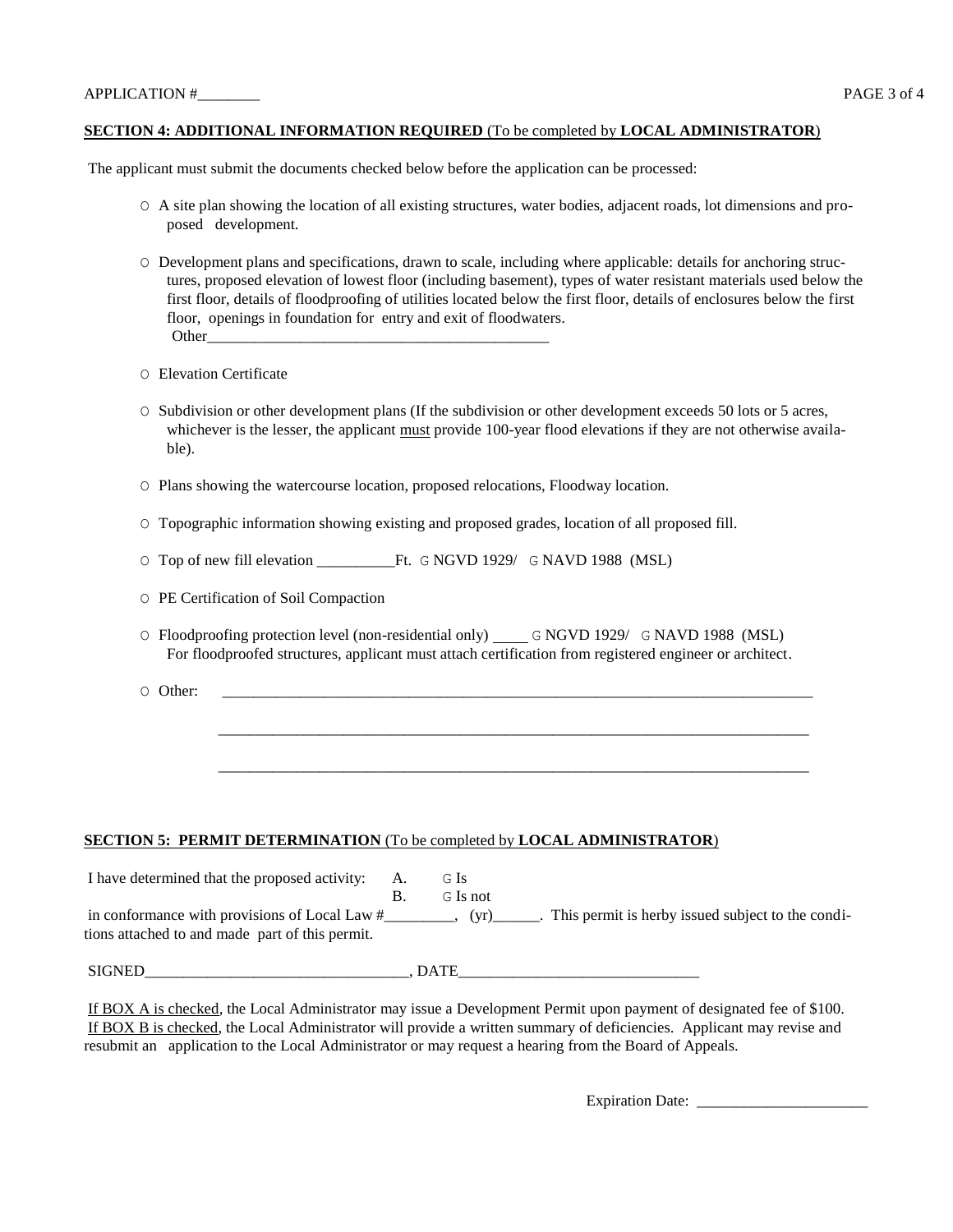|              | APPEALS: Appealed to Board of Appeals? G Yes G No                                                                                                                                                                                                |  |  |  |  |
|--------------|--------------------------------------------------------------------------------------------------------------------------------------------------------------------------------------------------------------------------------------------------|--|--|--|--|
|              | Appeals Board Decision --- Approved? G Yes G No                                                                                                                                                                                                  |  |  |  |  |
|              |                                                                                                                                                                                                                                                  |  |  |  |  |
|              |                                                                                                                                                                                                                                                  |  |  |  |  |
|              |                                                                                                                                                                                                                                                  |  |  |  |  |
|              | <b>SECTION 6: AS-BUILT ELEVATIONS</b> (To be submitted by <b>APPLICANT</b> before Certificate of Compliance is issued)                                                                                                                           |  |  |  |  |
|              |                                                                                                                                                                                                                                                  |  |  |  |  |
|              | The following information must be provided for project structures. This section must be completed by a registered profes-<br>sional engineer or a licensed land surveyor (or attach a certification to this application). Complete 1 or 2 below. |  |  |  |  |
| 1.           | Actual (As-Built) Elevation of the top of the lowest floor, including basement (in Coastal High Hazard Areas, bot-<br>tom of lowest structural member of the lowest floor, excluding piling and columns) is: FT. G NGVD<br>1929/                 |  |  |  |  |
|              | G NAVD 1988 (MSL).                                                                                                                                                                                                                               |  |  |  |  |
|              | <b>Attach Elevation Certificate FEMA Form 81-31</b>                                                                                                                                                                                              |  |  |  |  |
| 2.<br>(MSL). | Actual (As-Built) Elevation of floodproofing protection is ____________FT. G NGVD 1929/ G NAVD 1988                                                                                                                                              |  |  |  |  |

# **Attach Floodproofing Certificate FEMA Form 81-65**

NOTE: Any work performed prior to submittal of the above information is at the risk of the Applicant.

### **SECTION 7: COMPLIANCE ACTION** (To be completed by **LOCAL ADMINISTRATOR**)

The **LOCAL ADMINISTRATOR** will complete this section as applicable based on inspection of the project to ensure compliance with the community's local law for flood damage prevention.

| <b>INSPECTIONS: DATE</b> | DEFICIENCIES? G YES G NO |  |
|--------------------------|--------------------------|--|
| DATE                     | DEFICIENCIES? G YES G NO |  |
| DATE                     | DEFICIENCIES? G YES G NO |  |

## **SECTION 8: CERTIFICATE OF COMPLIANCE**(To be completed by **LOCAL ADMINISTRATOR**)

Certificate of Compliance issued: DATE: \_\_\_\_\_\_\_\_\_\_\_\_\_\_\_\_\_\_\_\_\_\_\_\_\_\_\_\_\_\_\_\_

BY: \_\_\_\_\_\_\_\_\_\_\_\_\_\_\_\_\_\_\_\_\_\_\_\_\_\_\_\_\_\_\_\_\_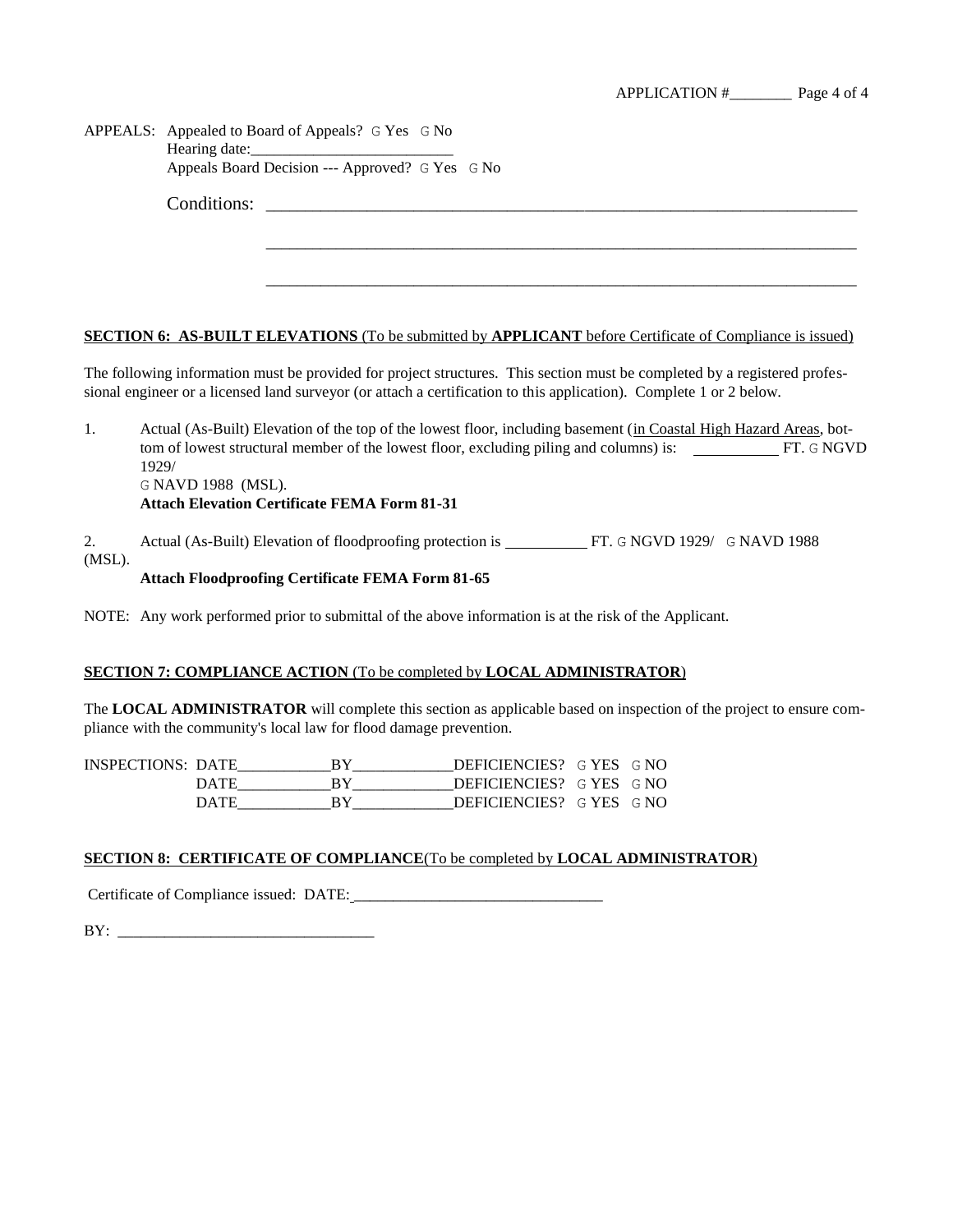Attachment B

# **SAMPLE CERTIFICATE OF COMPLIANCE**

for Development in a Special Flood Hazard Area